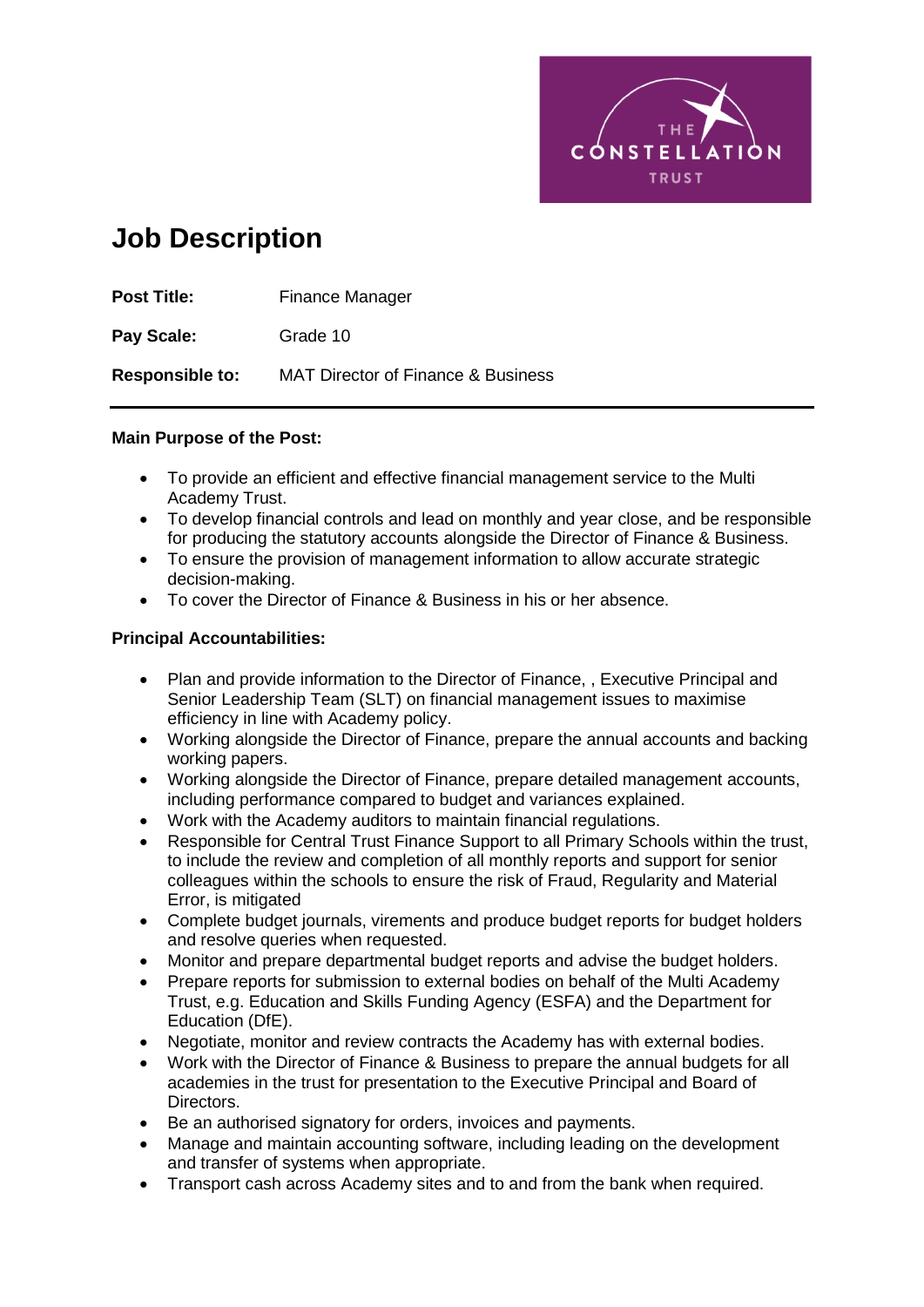- Review and sign off petty cash reconciliations in conjunction with more junior staff
- Review and sign off as a signatory, automatic BACs payment runs and overtime returns
- Assist in the annual review and updating of the Financial Procedures for the academy with the Director of Finance & Business
- Act as the main operational representative for the primary schools in the trust during the Year End Audit & AccountsUndertake periodic review of balance sheet reconciliations across the trust and undertake Internal Audit Work as identified within the Internal Audit Timetable
- Assist in the development and introduction of new financial controls and procedures
- Lead on all training required for finance and admin staff within the primaries schools in the trust for financial systems and controls

## **General**

- The above responsibilities are not exhaustive and are intended to describe the general nature of the role. Subsequently, the responsibilities may change or vary over time depending on the needs of the Multi Academy Trust; however, this will not change the character of the job or level of responsibility.
- The above responsibilities may involve having access to information of a confidential nature which may be covered by the Data Protection Policy (GDPR 2016). Consequently, confidentiality must be maintained at all times.
- The post holder must promote the Academy's Equal Opportunity Employment Policy.
- The post holder must be aware of, and comply with, policies and procedures relating to safeguarding and child protection, reporting all concerns to an appropriate person.
- The Health and Safety Work Act (1974) and other associated legislation places responsibilities for Health and Safety on all employees. Therefore, it is the post holder's responsibility to take reasonable care for the Health, Safety and Welfare of him or herself. Specific details are outlined in the Multi Academy Trust's Health and Safety Policy.
- Where the post holder is disabled, every effort will be made to supply all the necessary employment aids, equipment or adaptations to enable him or her to perform the full duties of the jobs. If, however, a certain task proves to be unachievable, re-evaluation of the task will be given full consideration.

#### **Knowledge, Skill and Experience:**

- Knowledge and experience of working in a financial management setting in an education establishment.
- Association of Accounting Technicians (AAT) qualified or equivalent
- Association of Chartered Certified Accountants (ACCA) qualified,part qualified or qualified by (significant relevant) experience.
- Able to interpret and apply financial regulations and guidelines, including working within appropriate legislative frameworks.
- Good knowledge of a variety of IT applications, including experience of using financial management systems.
- Able to develop and maintain sound principles of financial practice.
- Knowledge of the principles of Best Value.
- Experience of negotiating and reviewing contracts.
- Able to set and monitor budgets and work accurately with complex financial information.
- Able to work as part of a team and use own initiative.
- Efficient and effective organisation and prioritisation skills.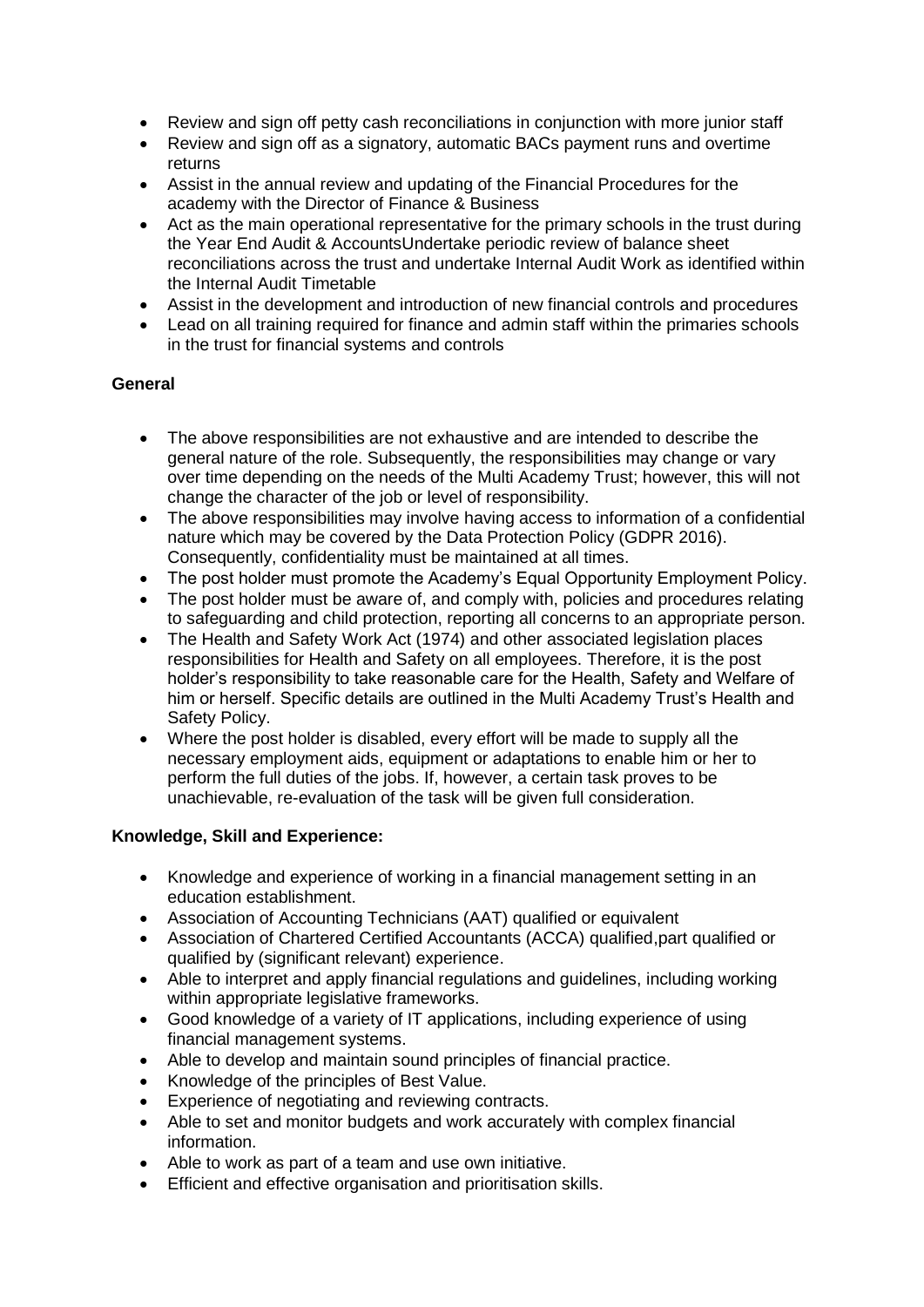- Effective interpersonal and communication skills.
- Effective administration skills and previous experience working in a financial environment.
- Effective IT skills and experience in the use of Microsoft Office packages.

## **Creativity and Innovation:**

- Assist in the design, develop and implementation of policy, practice and procedures regarding finance.
- Deliver and present complex financial information in an accessible format.
- Lead on the research, negotiation and review of contracts and services from suppliers.
- Present recommendations to improve systems and processes across the Multi Academy Trust.
- Explore anomalies with accounts or financial information to ensure accurate records are maintained and in keeping with financial regulations.
- Work to Multi Academy Trust policies and procedures as stipulated in the Academy Handbook.

#### **Decision-Making:**

#### **Discretion:**

- Offer recommendations to the Multi Academy Trust Finance Director, Heads of School and the Executive Principal regarding budgetary changes based on knowledge and understanding of the overall budgetary situation across the Multi Academy Trust.
- Decide upon the implementation of financial strategy for the Multi Academy Trust and the review of financial policies and procedures.
- Decide on the procurement of good and services from contractors.
- Be an authorised signatory for the Multi Academy Trust.
- Manage own workload to ensure the effective financial management of the Academy.

#### **Consequences:**

- Decisions are led by financial regulations.
- Decisions will have a significant impact on the financial management and reputation of the Multi Academy Trust.

#### **Contacts and Relations:**

- Contact on a daily basis with the Executive Principal, Director of Finance, Executive Finance Lead, SLT, Academy Staff and Governors to advise on complex financial issues.
- Contact with line managers to advise on budgetary issues and to raise issues and report information.
- Contact with the Finance Teams across the Multi Academy Trust, to advise, assist and train.
- Contact with a wide variety of contractors and suppliers regarding the negotiation and review of products and services.
- Contact with representatives from the ESFA, the Local Authority (LA), auditors, bank and the DfE on complex financial information.